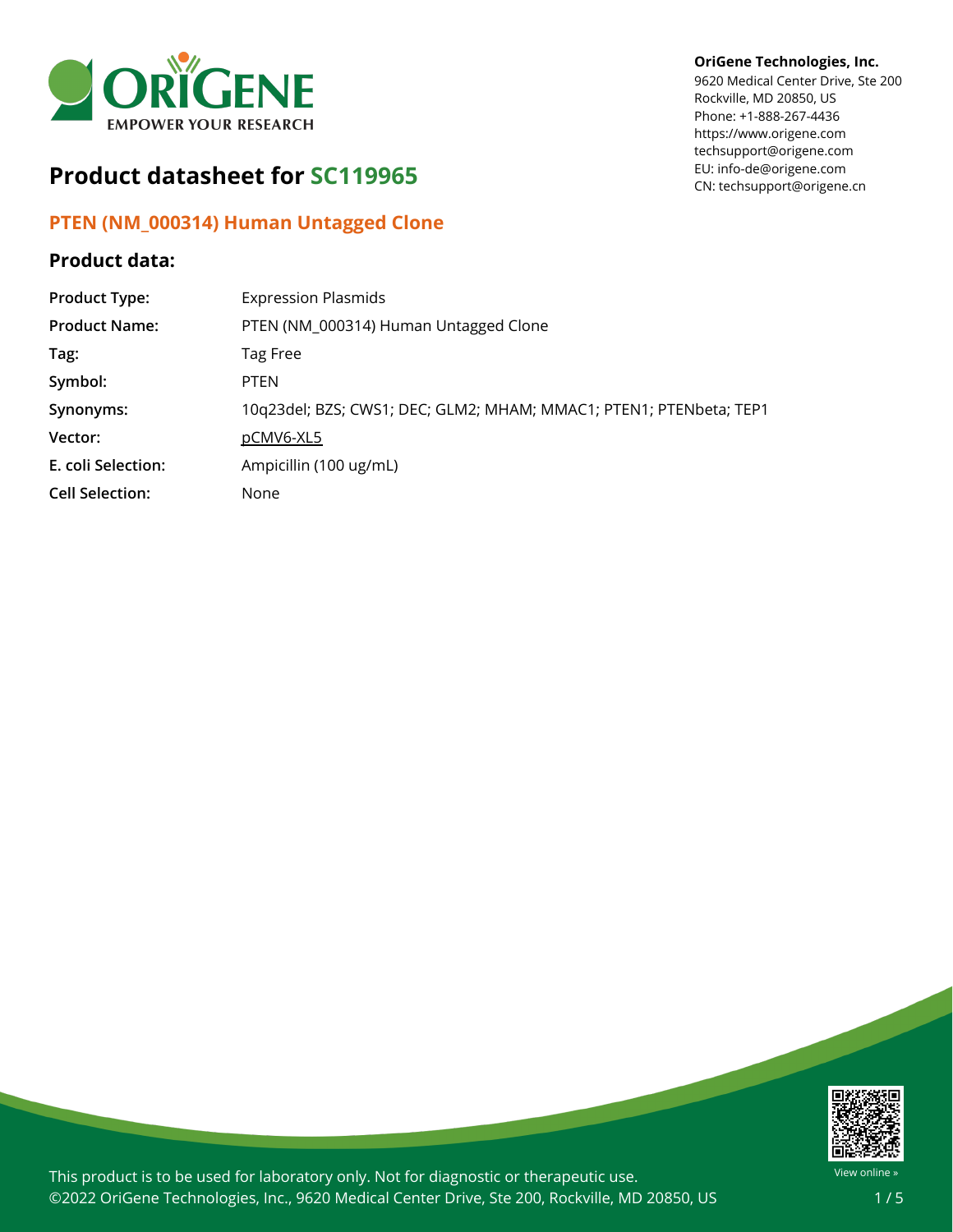### ORIGENE

**Fully Sequenced ORF:** >OriGene sequence for NM\_000314 edited GAATTCGGCACGAGGGCCAAGCGGCGGCAGAGCGAGGGGCATCAGCTACCGCCAAGTCCA GAGCCATTTCCATCCTGCAGAAGAAGCCCCGCCACCAGCAGCTTCTGCCATCTCTCTCCT CCTTTTTCTTCAGCCACAGGCTCCCAGACATGACAGCCATCATCAAAGAGATCGTTAGCA GAAACAAAAGGAGATATCAAGAGGATGGATTCGACTTAGACTTGACCTATATTTATCCAA ACATTATTGCTATGGGATTTCCTGCAGAAAGACTTGAAGGCGTATACAGGAACAATATTG ATGATGTAGTAAGGTTTTTGGATTCAAAGCATAAAAACCATTACAAGATATACAATCTTT GTGCTGAAAGACATTATGACACCGCCAAATTTAATTGCAGAGTTGCACAATATCCTTTTG AAGACCATAACCCACCACAGCTAGAACTTATCAAACCCTTTTGTGAAGATCTTGACCAAT GGCTAAGTGAAGATGACAATCATGTTGCAGCAATTCACTGTAAAGCTGGAAAGGGACGAA CTGGTGTAATGATATGTGCATATTTATTACATCGGGGCAAATTTTTAAAGGCACAAGAGG CCCTAGATTTCTATGGGGAAGTAAGGACCAGAGACAAAAAGGGAGTAACTATTCCCAGTC AGAGGCGCTATGTGTATTATTATAGCTACCTGTTAAAGAATCATCTGGATTATAGACCAG TGGCACTGTTGTTTCACAAGATGATGTTTGAAACTATTCCAATGTTCAGTGGCGGAACTT GCAATCCTCAGTTTGTGGTCTGCCAGCTAAAGGTGAAGATATATTCCTCCAATTCAGGAC CCACACGACGGGAAGACAAGTTCATGTACTTTGAGTTCCCTCAGCCGTTACCTGTGTGTG GTGATATCAAAGTAGAGTTCTTCCACAAACAGAACAAGATGCTAAAAAAGGACAAAATGT TTCACTTTTGGGTAAATACATTCTTCATACCAGGACCAGAGGAAACCTCAGAAAAAGTAG AAAATGGAAGTCTATGTGATCAAGAAATCGATAGCATTTGCAGTATAGAGCGTGCAGATA ATGACAAGGAATATCTAGTACTTACTTTAACAAAAAATGATCTTGACAAAGCAAATAAAG ACAAAGCCAACCGATACTTTTCTCCAAATTTTAAGGTGAAGCTGTACTTCACAAAAACAG TAGAGGAGCCGTCAAATCCAGAGGCTAGCAGTTCAACTTCTGTAACACCAGATGTTAGTG ACAATGAACCTGATCATTATAGATATTCTGACACCACTGACTCTGATCCAGAGAATGAAC CTTTTGATGAAGATCAGCATACACAAATTACAAAAGTCTGAATTTTTTTTTATCAAGAGG GATAAAACACCATGAAAATAAACTTGAATAAACTGAAAATGGACCTTTTTTTTTTTAATG GCAATAGGACATTGTGTCAGATTACCAGTTATAGGAACAATTCTCTTTTCCTGACCAATC TTGTTTTACCCTATACATCCACAGGGTTTTGACACTTGTTGTCCAGTTGAAAAAAGGTTG TGTAGCTGTGTCATGTATATACCTTTTTGTGTCAAAAGGACATTTAAAATTCAATTAGGA TTAATAAAGATGGCACTTTCCCGTTTTATTCCAGTTTTATAAAAAGTGGAGACAGACTGA TGTGTATACGTAGGAATTTTTTCCTTTTGTGTTCTGTCACCAACTGAAGTGGCTAAAGAG CTTTGTGATATACTGGTTCACATCCTACCCCTTTGCACTTGTGGCAACAGATAAGTTTGC AGTTGGCTAAGAGAGGTTTCCGAAGGGTTTTGCTACATTCTAATGCATGTATTCGGGTTA GGGGAATGGAGGGAATGCTCAGAAAGGAAATAATTTTATGCTGGACTCTGGACCATATAC CATCTCCAGCTATTTACACACACCTTTCTTTAGCATGCTACAGTTATTAATCTGGACATT CGAGGAATTGGCCGCTGTCACTGCTTGTTGTTTGCGCATTTTTTTTTAAAGCATATTGGT GCTAGAAAAGGCAGCTAAAGGAAGTGAATCTGTATTGGGGTACAGGAATGAACCTTCTGC AACATCTTAAGATCCACAAATGAAGGGATATAAAAATAATGTCATAGGTAAGAAACACAG CAACAATGACTTAACCATATAAATGTGGAGGCTATCAACAAAGAATGGGCTTGAAACATT ATAAAAATTGACAATGATTTATTAAATATGTTTTCTCAATTGTAAAAAAAAAAAAAAAAA AAAAAAAAAAAAAAAAACTCGAC

This product is to be used for laboratory only. Not for diagnostic or therapeutic use. ©2022 OriGene Technologies, Inc., 9620 Medical Center Drive, Ste 200, Rockville, MD 20850, US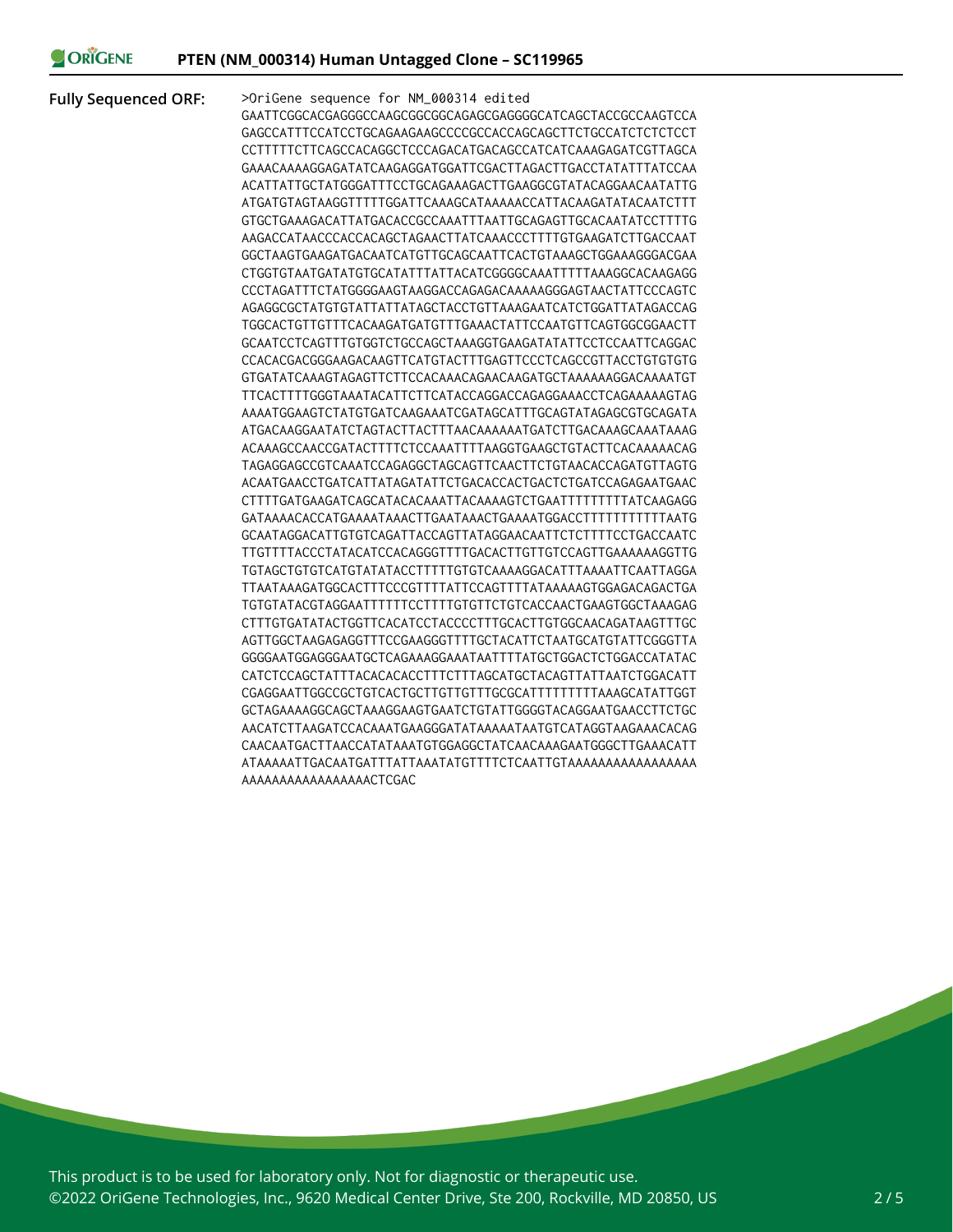# ORIGENE

| 5' Read Nucleotide<br>Sequence: | >OriGene 5' read for NM_000314 unedited<br>ACGACTCCTATAGGGCGGCCGCGAATTCGCACGAGGGCCAAGCGGCGGCAGAGCGAGGGG<br>CATCAGCTACCGCCAAGTCCAGAGCCATTTCCATCCTGCAGAAGAAGCCCCGCCACCAGC<br>AGCTTCTGCCATCTCTCTCCTCCTTTTTCTTCAGCCACAGGCTCCCAGACATGACAGCCA<br>ACTTGACCTATATTTATCCAAACATTATTGCTATGGGATTTCCTGCAGAAAGACTTGAAG<br>GCGTATACAGGAACAATATTGATGATGTAGTAAGGTTTTTGGATTCAAAGCATAAAAACC<br>ATTACAAGATATACAATCTTTGTGCTGAAAGACATTATGACACCGCCAAATTTAATTGCA<br>GAGTTGCACAATATCCTTTTGAAGACCATAACCCACCACAGCTAGAACTTATCAAACCCT<br>TTTGTGAAGATCTTGACCAATGGCTAAGTGAAGATGACAATCATGTTGCAGCAATTCACT<br>AATTTTTAAAGGCACAAGAGGCCCTAGATTTCTATGGNGAAGTAAGGACCAGAGACAAAA<br>GGGAGTAACTATTCCCAGTCAGAGGCGCTATGTGTATTATTATAGCTACCTGTTAAAGAT<br>CATCTGGATTATAGACCAGTGGCACTGGNTGTTCACAAGATGATGTTTGAAACTATNCCC<br>ATGGTCAGTGGCGGAACTTNGCATCCTCAGTTNGTGGTCTGCCAGCTAAGGGTGAAGAAT<br>ATNCCTCCATNCAGGACCACACGACGGGNAGACAGTCATGTCCTTTGAGTCCCTCAGCCG<br>NTACTTTGGTAAAACATNTNATACAGACAAAGAACTC |
|---------------------------------|--------------------------------------------------------------------------------------------------------------------------------------------------------------------------------------------------------------------------------------------------------------------------------------------------------------------------------------------------------------------------------------------------------------------------------------------------------------------------------------------------------------------------------------------------------------------------------------------------------------------------------------------------------------------------------------------------------------------------------------------------------------------------------------------------------------------------------------------------------------------------------------------------------------------------------------------------|
| 3' Read Nucleotide<br>Sequence: | >OriGene 3' read for NM_000314 unedited<br>TTTTTACAATTGAGAAAAACATATTTAATAAATCATTGTCAATTTTTATAATGTTTCAAG<br>CCCATTCTTTGTTGATAGCCTCCACATTTATATGGTTAAGTCATTGTTGCTGGGTTTCTT<br>ACCTATGACATTATTTTTATATCCCTTCATTTGGGGATCTTAAAATGTTGCAAAAGGTTC<br>ATTCCTGTACCCCAATACAGATTCACTTCCTTTAGCTGCCTTTTCTAGCACCAATATGCT<br>TTAAAAAAAAATGCGCAAACAACAAGCAGGGACAGCGGCCAATTCCTCGAATGTCCAGAT<br>TAATAACTGTAGCATGCTAAAGAAAGGGGTGTGTAAATAGCTGGAGATGGTATATGGTCC<br>AGAGTCCAGCATAAAATTATTTCCTTTCTGAGCATTCCCTCCATTCCCCTAACCCGAATA<br>CATGCATTAAAATGTAGCAAAACCCTTCGGAAACCTCTCTTAGCCAACTGCAAACTTATC<br>TGTTGCCACAAGTGCAAAGGGGTAGGATGTGAACCAGTATATCACAAAGCTCTTTAGCCA<br>CCACTTTTTATAAAACTGGGATAAAACGGGAAAGNGCCATCTTTATTAATCCTAATTGAA<br>TTTTAAATGCCCTTTTGACACAAAAGTATATACATGACACAGCTACACAACCTTTTTTCA<br>ACTGGACANNCAGTGTCAAAACCCTGTGTGTATAGGGTAAAACAAGATTGGTCAGGAAA<br>GAGAATTGTTCCTAAACTGGGNATCTGACACAGTGCCTATTGCCATAAAAAAAAAGGGCC<br>ATGGGATGCGGACTCACAAAGGTATCCCTGA        |
| <b>Restriction Sites:</b>       | Notl-Notl                                                                                                                                                                                                                                                                                                                                                                                                                                                                                                                                                                                                                                                                                                                                                                                                                                                                                                                                        |
| ACCN:                           | NM_000314                                                                                                                                                                                                                                                                                                                                                                                                                                                                                                                                                                                                                                                                                                                                                                                                                                                                                                                                        |
| <b>Insert Size:</b>             | 2390 bp                                                                                                                                                                                                                                                                                                                                                                                                                                                                                                                                                                                                                                                                                                                                                                                                                                                                                                                                          |

This product is to be used for laboratory only. Not for diagnostic or therapeutic use. ©2022 OriGene Technologies, Inc., 9620 Medical Center Drive, Ste 200, Rockville, MD 20850, US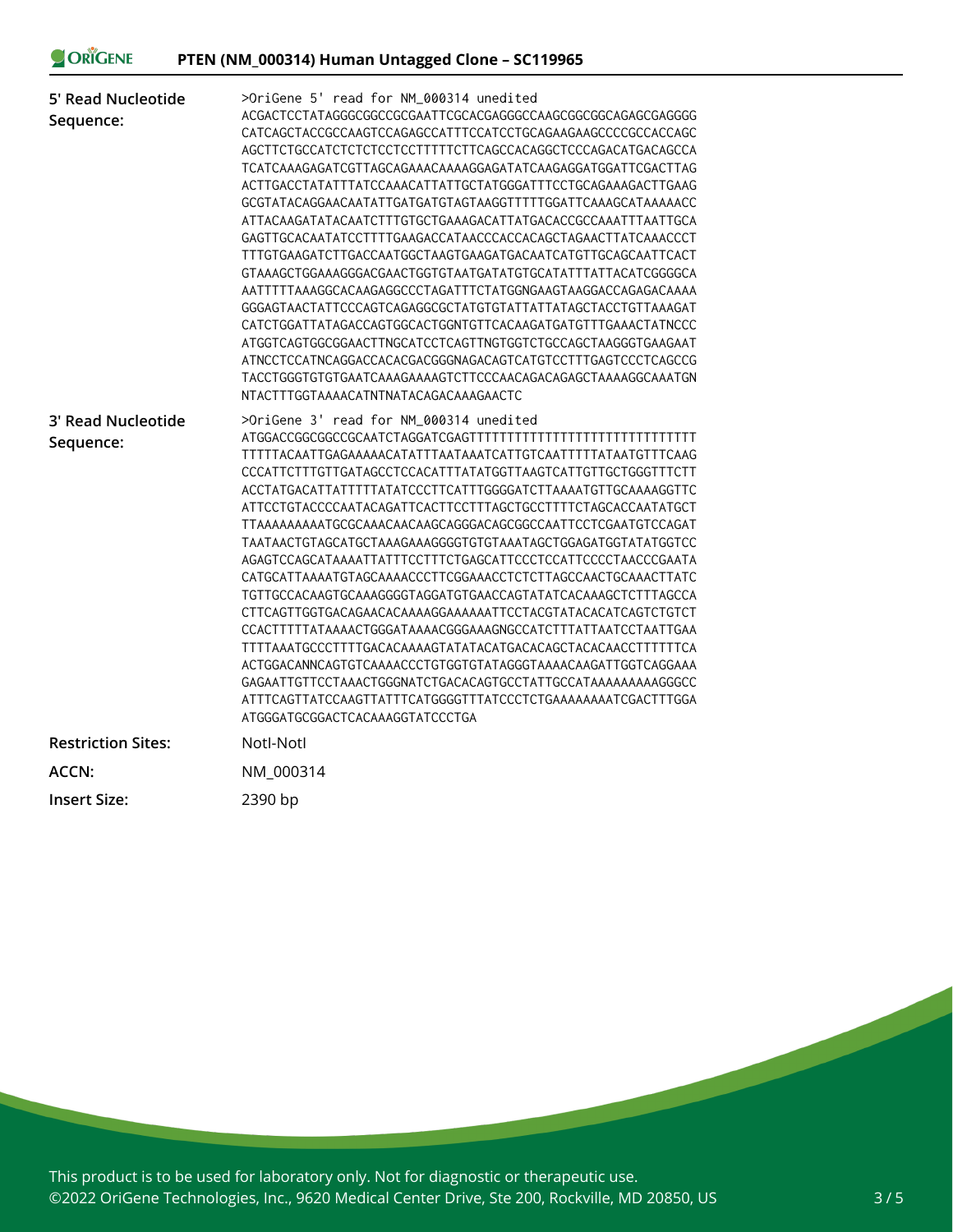### ORIGENE **PTEN (NM\_000314) Human Untagged Clone – SC119965**

| <b>OTI Disclaimer:</b>        | Due to the inherent nature of this plasmid, standard methods to replicate additional amounts<br>of DNA in E. coli are highly likely to result in mutations and/or rearrangements. Therefore,<br>OriGene does not guarantee the capability to replicate this plasmid DNA. Additional amounts<br>of DNA can be purchased from OriGene with batch-specific, full-sequence verification at a<br>reduced cost. Please contact our customer care team at custsupport@origene.com or by<br>calling 301.340.3188 option 3 for pricing and delivery. |
|-------------------------------|---------------------------------------------------------------------------------------------------------------------------------------------------------------------------------------------------------------------------------------------------------------------------------------------------------------------------------------------------------------------------------------------------------------------------------------------------------------------------------------------------------------------------------------------|
|                               | The molecular sequence of this clone aligns with the gene accession number as a point of<br>reference only. However, individual transcript sequences of the same gene can differ through<br>naturally occurring variations (e.g. polymorphisms), each with its own valid existence. This<br>clone is substantially in agreement with the reference, but a complete review of all prevailing<br>variants is recommended prior to use. More info                                                                                              |
| Components:                   | The ORF clone is ion-exchange column purified and shipped in a 2D barcoded Matrix tube<br>containing 10ug of transfection-ready, dried plasmid DNA (reconstitute with 100 ul of water).                                                                                                                                                                                                                                                                                                                                                     |
| <b>Reconstitution Method:</b> | 1. Centrifuge at 5,000xg for 5min.<br>2. Carefully open the tube and add 100ul of sterile water to dissolve the DNA.<br>3. Close the tube and incubate for 10 minutes at room temperature.<br>4. Briefly vortex the tube and then do a quick spin (less than 5000xg) to concentrate the liquid<br>at the bottom.<br>5. Store the suspended plasmid at -20°C. The DNA is stable for at least one year from date of<br>shipping when stored at -20°C.                                                                                         |
| RefSeq:                       | NM 000314.3, NP 000305.3                                                                                                                                                                                                                                                                                                                                                                                                                                                                                                                    |
| <b>RefSeq Size:</b>           | 3416 bp                                                                                                                                                                                                                                                                                                                                                                                                                                                                                                                                     |
| <b>RefSeq ORF:</b>            | 1212 bp                                                                                                                                                                                                                                                                                                                                                                                                                                                                                                                                     |
| Locus ID:                     | 5728                                                                                                                                                                                                                                                                                                                                                                                                                                                                                                                                        |
| UniProt ID:                   | P60484                                                                                                                                                                                                                                                                                                                                                                                                                                                                                                                                      |
| <b>Cytogenetics:</b>          | 10q23.31                                                                                                                                                                                                                                                                                                                                                                                                                                                                                                                                    |
| Domains:                      | PTPc_motif                                                                                                                                                                                                                                                                                                                                                                                                                                                                                                                                  |
| <b>Protein Families:</b>      | Druggable Genome, Phosphatase                                                                                                                                                                                                                                                                                                                                                                                                                                                                                                               |
| <b>Protein Pathways:</b>      | Endometrial cancer, Focal adhesion, Glioma, Inositol phosphate metabolism, Melanoma, p53<br>signaling pathway, Pathways in cancer, Phosphatidylinositol signaling system, Prostate cancer,<br>Small cell lung cancer, Tight junction                                                                                                                                                                                                                                                                                                        |